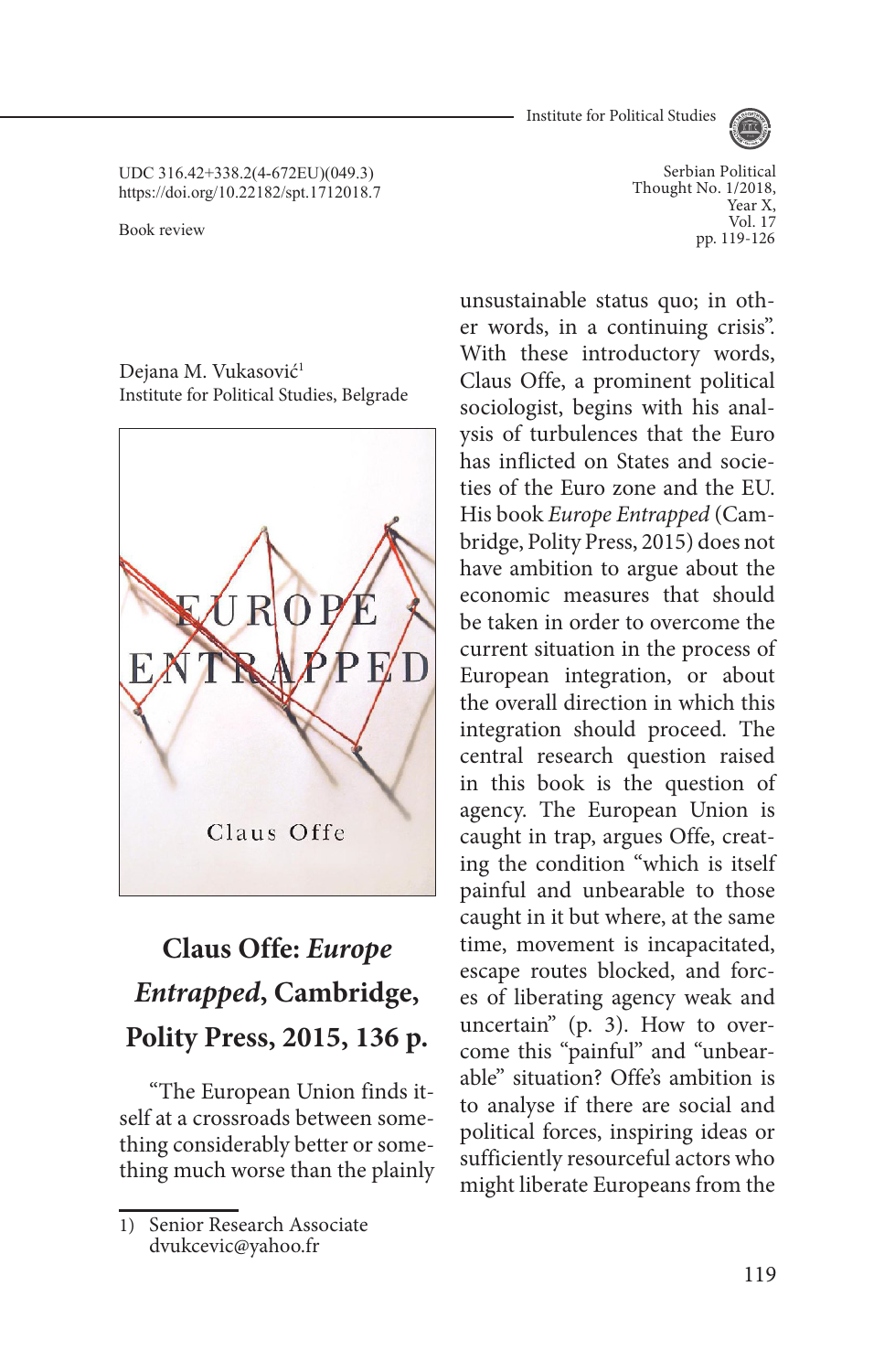#### **SERBIAN POLITICAL THOUCHT**

trap into which the Euro has led them (p. vii). The answer is rather sober and pessimistic.

The book can be divided into two parts. In the first part, which comprises chapters one to five, the author analyses the origins of the crisis. The first chapter deals with the interaction between democratic states and capitalist market economy. Offe rejects neoliberal standing of "free" markets. According to Offe, markets are "coercively implemented artefacts of political design and decisions, not outcomes of some alleged 'natural' evolution or simply 'normal' conditions" (p. 7). Markets are not "given" nor do they just "happen" naturally, but they are staged and shaped by state policies. The "fair" market competition, once installed, is far from self-enforcing and self-sustaining, its competitiveness needs to be permanently supervised and controlled (p.10). However, the national regulatory politico-institutional framework is hard to transfer to the EU level. As Offe argues, the EU is not a democratic polity with an elected accountable government and parliamentary budget rights, hence the probability that regulations and programs contrary to business interests will be adopted at the supranational level is significantly reduced (p. 13). The EU common market offers, according to Offe, power to investors and employers, which are seeking to restrict

national market regulation and taxation. Despite the fact that the regulation is not absent at the EU level, the advantage for investors represents the unitary mode of regulation that uniformly applies to all agents across all markets in the EU. Accordingly, the common market is not deregulated, but the regulation is *depoliticized* (p.13). As a consequence, the European integration has weakened the regulation role of the national states and enabled to investors to escape their political control and to move to more agreeable tax and regulatory environments. The market integration that is not followed by the efficient political agency strengths significantly economic participants that have numerous "exit" strategies.

In chapters two and three, Offe analyses the nature of the crisis. According to the author, the crisis started in the private sector and not with states running unsustainable budget deficit and having accumulated excessive debt. Offe enumerates features leading to the crisis that occurred simultaneously with the inauguration of the third and final phase of the economic and monetary union in 1999: cheap money supplied by central banks, reckless risk-taking in lending practices of major banks following the principle of "doing what everyone else does" and engaging in "moral hazard" games, the decline of growth rates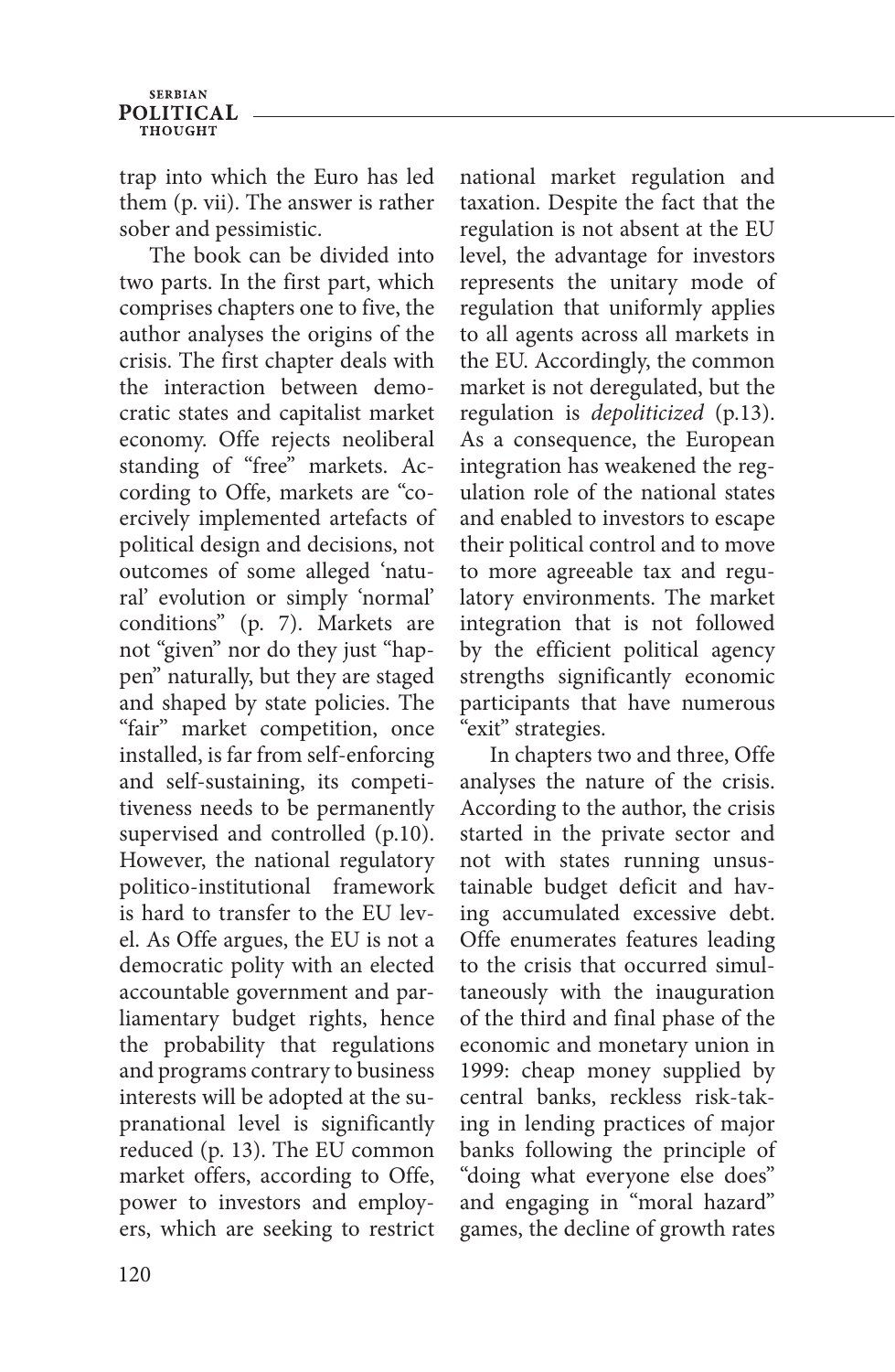in advances economies and "financialization" as a pervasive trend of not just productive activities in the "real" economy but equally in private ones relying on debt finance as opposed to finance through income and revenues from taxes (pp.18-19). What is more, according to Offe, the monetary regime of the Euro is suffering from two major "defects": it has been created in a highly inhomogeneous economic space, and it represents an institutional deficiency as its policy making capacity is limited in the areas of fiscal, economic and social policies. As a consequence of these two "defects", the creation of the Eurozone has produced two negative phenomenon in the EU: on the one side, it has institutionalized the fragmentation between "core"/"surplus" countries (Germany, Austria, Finland, Netherlands, Luxembourg) and "periphery"/"deficit" countries in the southern and western (Ireland) peripheries; on the other hand, due to the lack of the democratic legitimacy needed for the making of economic and social policies, the EU cannot legally coerce member states governments to adhere to the debt rules which these governments often violate in order to prevent the social and economic "disasters" that result from greater compliance with austerity rules (pp. 26-27). Offe outlines the phenomenon of "doom loops" that appeared after the beginning of the crisis as a consequence of the conflict of interests between key actors in the economic sphere. The first one is between private investors and consumers vs. creditors. Banks are unwilling to grant credits and thus become all the more risk-averse. This unwillingness to extend credits deepens the existing economic crisis. The second "doom loop" is between banks and national states. The rescue operation of banks has led to a fiscal crisis that has severely affected national states. Paradoxically, the states now become depend on banks for credits while banks emerge stronger than before (p. 37). Then, the conflict between state and real economy should also be mentioned. It concerns the incapacity of the individual states to solve the problem of their structural disadvantage vis-à-vis markets and capital. The states turn from a tax state into a debt state, which gradually change its spending obligations, with the spending on growth and employment being crowded out by spending on the costs of credit (p. 40). Finally, the conflict between states and citizens is based on the lack of legitimacy and effective supranational crisis policy which leads to reluctance of voters to support supranational initiatives in this domain.

However, despite the above mentioned "defects" of the Euro, Offe considers Euro as an irrevers-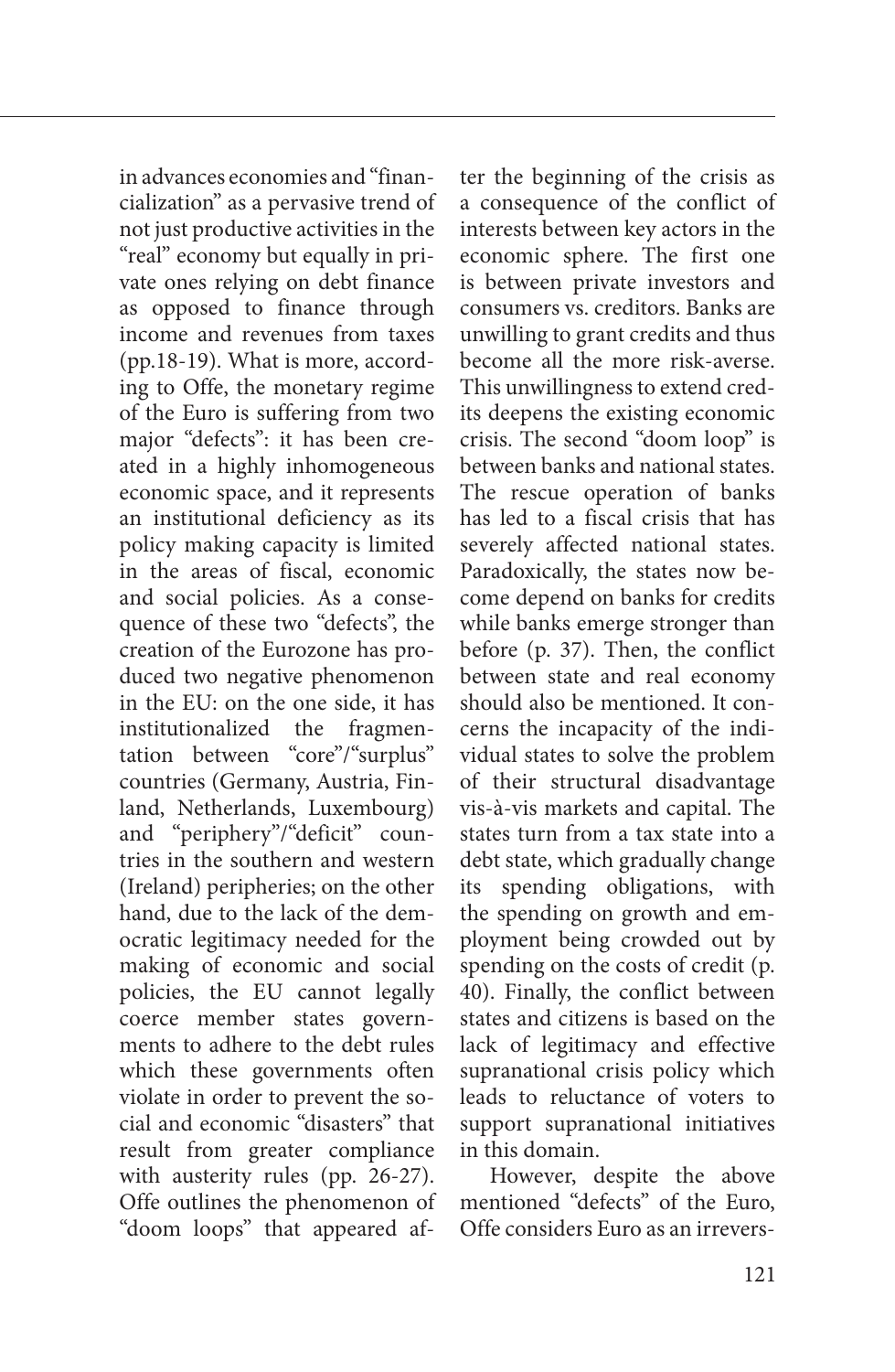## **SERBIAN POLITICAL** THOUGHT

ible arrangement (p.48). According to Offe, the Euro "is a mistake the ondoing of which would be an even greater mistake" (p. 55) that would cause "a tsunami of economic as well as political regression" (p. 50). In chapter four, he convincingly presents arguments against the exit from the Eurozone. According to Offe, complexities and risks involved in a return to national currencies are of "an uncontrollable and prohibitive order of magnitude" (p. 48). What is more, none of the participants in the Eurozone has a clear and overwhelming interest in abandoning the Euro. Everybody has benefits from Eurozone. Core countries benefit, directly and indirectly, from the Euro, in several ways (the inflow of cheap capital, the underevaluated external exchange rate of the Euro, which enables competitiveness of their exports, the cheap credits that the ECB indiscriminately makes available to all Euro states which enables their budgetary balance). But the Euro represents also an asset to the "periphery" states because it provides them with political power at the European level. As Offe argues, "while players in the 'Germany' position often take the paternalist position of claiming superior knowledge about what is good for those in the 'Greek' position, the latter players might well respond by turning the tables and by telling and trying to convince the former about what is, in a medium-term perspective, good for *them*." (p. 54).

Having all abovementioned in mind, Offe argues that the neofunctionalist integration theory logic of avoiding negative spillover effects through the quasi spontaneous stepping up of sovereignty transfers and emergent new modes of cooperation does not work in the current banking, Euro, fiscal and economic crisis. The crisis has not produced a process of increased integration, but on the contrary, it accelerated the dynamic of disintegration. As Offe outlines, Member state governments are no longer ready to transfer sovereignty, pool resources and practice cooperation to the extent that appears "functionally" necessary (p. 57). This puts in question the viability of the integration that has been reached so far as well as the desirability of its continuation. However, Offe is not ready to renounce the process of European integration.

In the second part of the book, Offe tackles the question of political agency. Is there some political actors that are capable to lead European Union out of this trap? If yes, who will they be and what measures should they take? From chapters five to nine, Offe is searching for an answer to these questions. He emphasizes that the EU lacks the collective capacity to clearly address the causes and con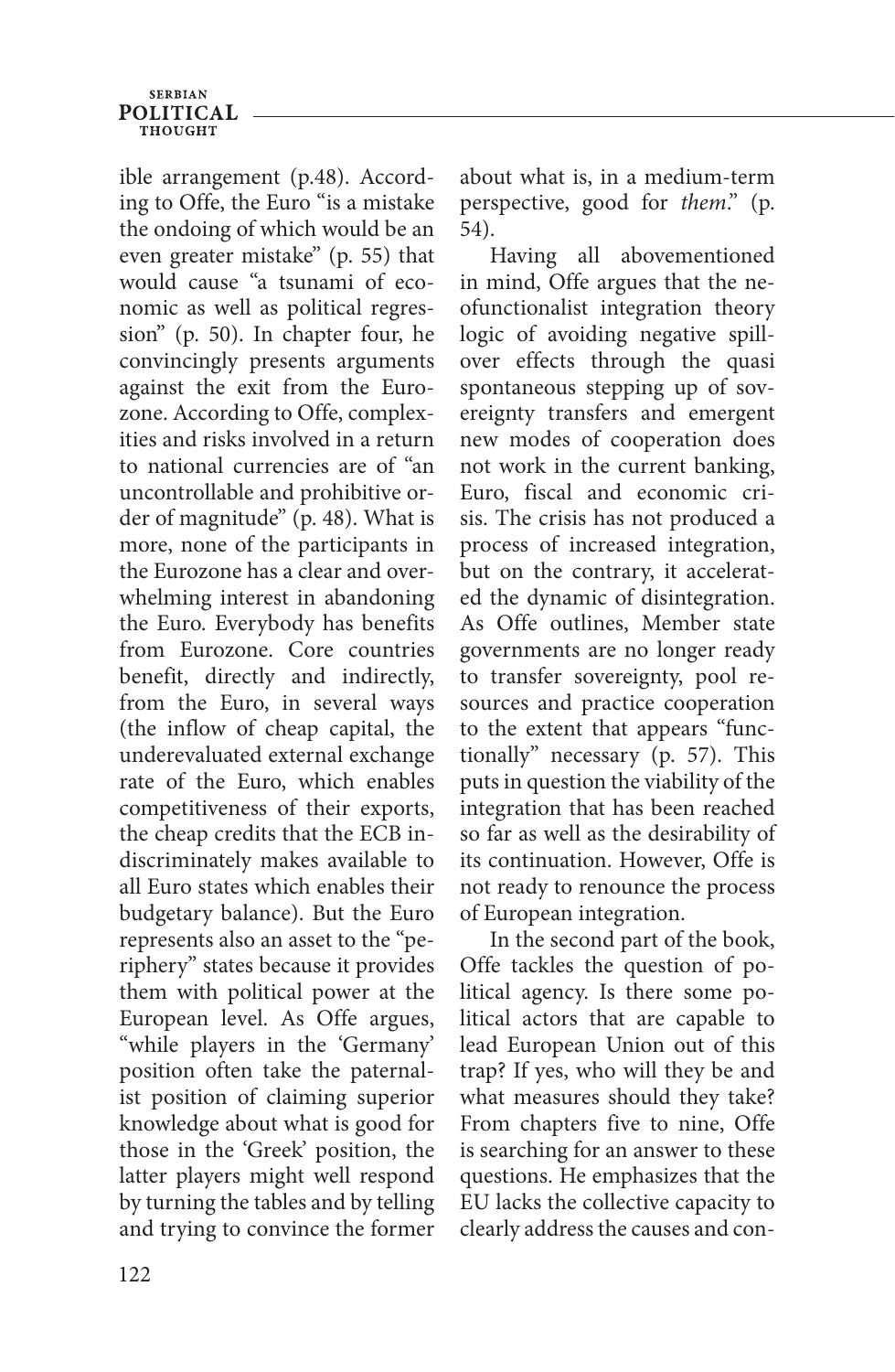sequences of the crisis. In chapter six, Offe enumerates the various goals, aspirations and guiding visions that are potentially driving the integration process. He focuses on the numerous discourses on the EU as a historically unique supranational non-state that supply it with legitimacy and normative validity. However, these narratives about European integration (as a guarantee of international peace, as a promise of economic prosperity and social inclusion, as an institutionalized commitment to protect and promote representative and democratically accountable government and rule of law, as the globally unique scene of diversity of cultures, historical traditions, languages, etc.) are not enough to become a mass phenomenon. According to Offe, the destiny of the EU depends on receiving more loyalty and support from its citizens than it has been able to generate (p.72). The crisis created dividing lines separating EU Member States: the further integration of the EU does not mobilize agency, call for engagement or infuse the notion of "project" based on a widely shared sense of "identity". All this contribute to the decline of citizens' support to the further integration of the EU. This is notably emphasized in chapter seven, in which Offe focused on major political forces and ideologies and their connection with the integration project.

The further course of European integration is highly fragmented and divided along the left/right, national/supranational and creditor/debtor axes. These cleavages lead to the pervasive paralysis of agency.

In chapter eight, Offe analyses the role of the Germany as one of the often cited actors that can find a way out from the current paralysis of the EU. However, he rejects this possibility as the exit strategy from the current crisis, not only for historical raisons but also because of the role that German government has played during the crisis. Offe argues that dependency of the states on external effects of German economic policies does not logically imply the desire to comply with policies made by German government. Apart from this, Germany follows a destructive "moral truth of austerity policy" (p. 95) based on discourse that the debtor is morally inferior/guilty because he lacks self-control which is necessary to live within the limits of his means (p. 96). German public discourse, according to Offe, is "upstream" and "nationalist", i.e. is framed in terms of what or who caused the problem, not in terms of downstream consequences and solutions. In other words, Germany advocates that the causes of one country's malaise must exclusively be looked for within that country and flawed activity of its political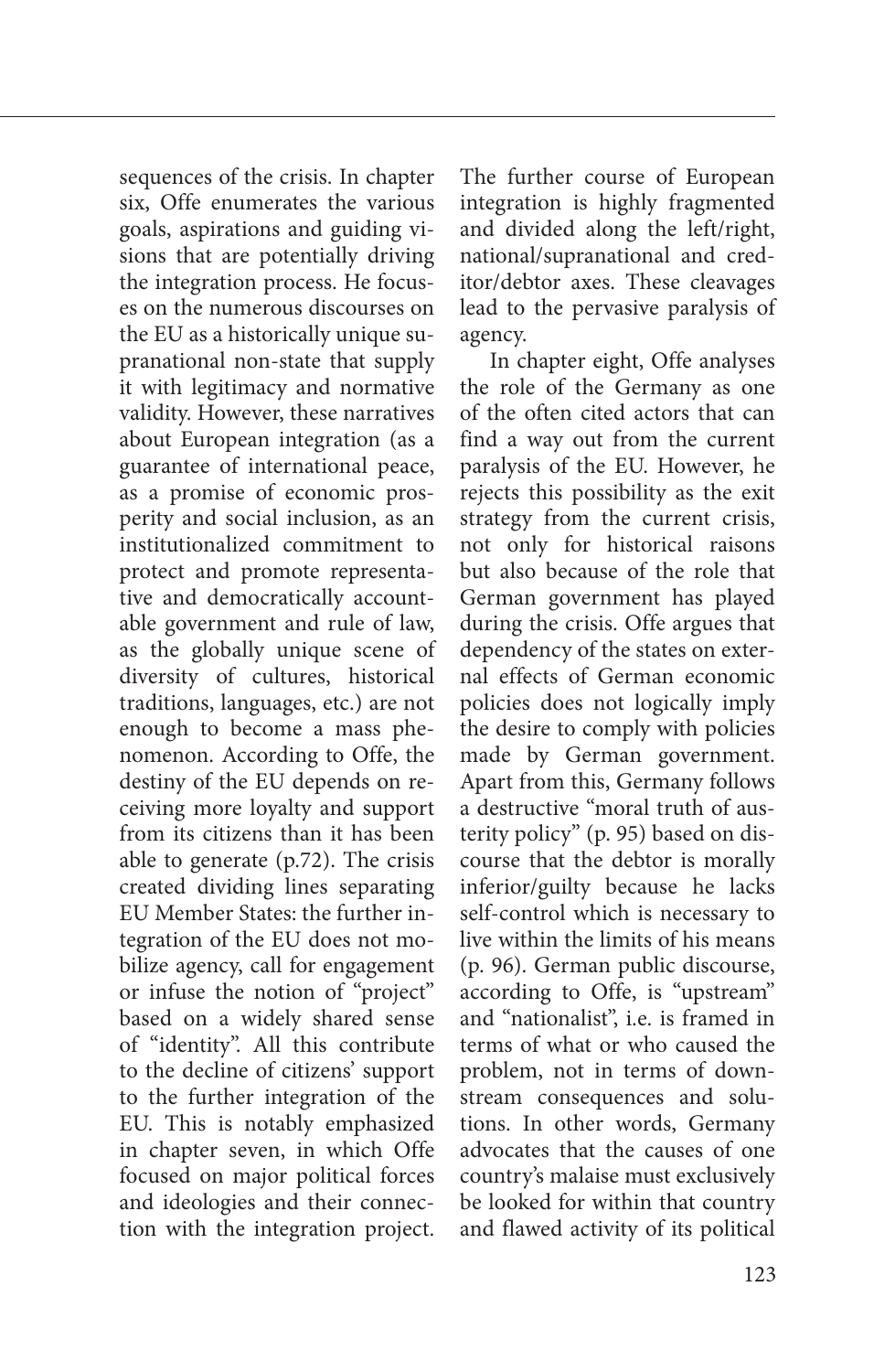### **SERBIAN POLITICAL THOUCHT**

elite, not in the flawed design of the Euro and/or external shocks (p. 91). This logic of moralizing victim blaming creates "good" *vs.* "evil" axe with the "us" *vs.* "them" code of national collectivities as moral agents (p. 97), which turns away attention from the institutional and systemic causes of the crisis and contributes to the current situation of entrapped EU.

Offe also analyses the role of the EU institutional regime as a possible rescuer of the EU from the trap in which it has been caught. In the ninth chapter, he observes the main EU agents, ECB, European Council, Commission, and European Parliament in terms of principal-agent (PA) relationship. This relationship is, according to Offe, "greatly distorted" (p.112). This is due to the lack of control of the principals over agents. He distinguishes three types of deficient principal-agents arrangements in the EU institutional regime. First, he outlines the case of the European Council, as an expression of deficiency in PA relationship when the agent does not coincide with that of principal. Second, the deficiency also exists in the case of ECB, European Court of justice and European Commission to the extent it "oversees the application of Union law". In this case, the roles of principals and agents become merged. Hence, these agents are allowed to make decisions without accountability mechanisms. The obvious example in this regard is the unaccountable Troika of the International Monetary Fund with its conditionality regime imposed on debtor states. Finally, there is also deficiency in the case of European Parliament. Although the European Parliament is an agent who is "perfectly accountable to the population in its domain", he has very limited scope for agency, because he is deprived of "normal" legislative body competences (p.113). Offe highlights the paradox of this situation, stressing that "it is precisely those EU institutions that have the greatest impact on the daily life of people which are the *farthest* removed from democratic accountability" (ECB, European Court of justice, European Commission) (p. 114). These institutions are completely depoliticized, with the domination of discourse of emergency, exceptional situations that demand exceptional *ad hoc* measures based on "surveillance framework". All this leads to the situation where the EU functions "as a political amplifier of the silent forces of economic power" (p.117).

Is there an exit from this situation? Can we found the way forward? At first glance, Offe's sober and pessimistic analysis of the current EU crisis may lead to the conclusion that there is no way out from this trap in which the EU has been caught. However, Offe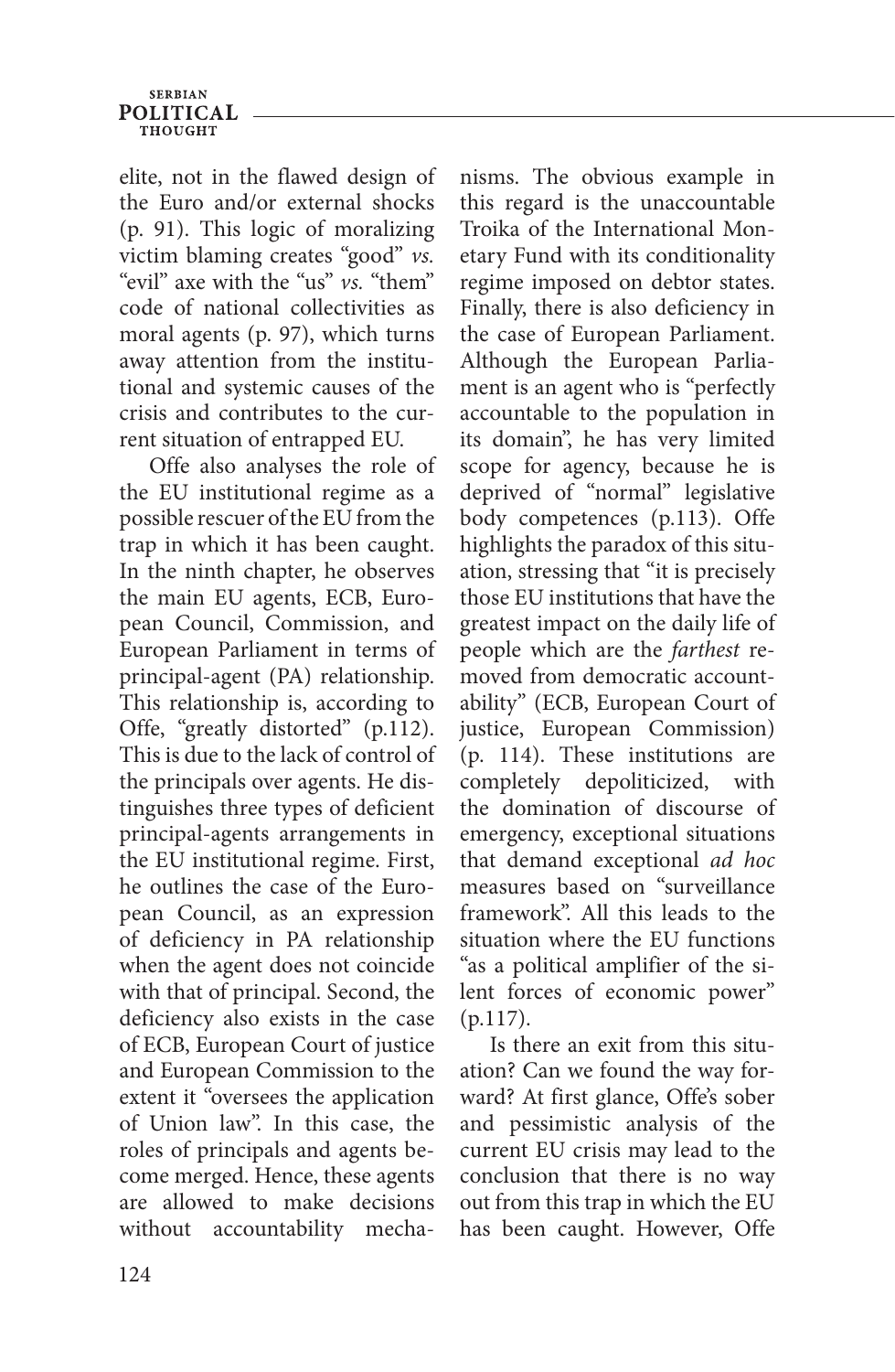rejects "the end" of European integration process and believes in irrevocability of this process. In the final chapter, Offe is keen to propose solutions to current situation. He emphasizes two key elements that are vital for the recovery of Europe, namely the idea of solidarity and social justice. Starting from the point that the EU must be politicized, he highlights the necessity of "improving social justice through social security and income redistribution across member states and social classes" (p.122). Why, according to Offe, the idea of social justice might have potential to mobilize a kind of agency capable of carrying out viable responses to crisis? Offe considers that social justice regains ambition of the EU having a "social" dimension already foreseen by the Treaty (art.3.3 TEU and 151 TFEU). The renewing of "social Europe" can be achieved through various measures such as youth guarantees, tax harmonization, progressive taxation, Europeanization of unemployment insurance (pp. 124-126). This social or "positive" integration is needed in order to strengthen the supranational institutions which would then be "sufficiently legitimated to make decision which involve significant redistributive effects" (p. 41). But how such a policy could be created and implemented? Offe finds the answer in the concept of solidarity that should be the basis of cooperation which will deepen European integration process. Solidarity could be achieved by reframing the common perception of the current crisis. This reframing means for Offe shift away from "causal responsibility" to "remedial responsibility". According to Offe, while causal responsibility deals with what you have done, remedial responsibility concerns what you can do (p. 106). The latter means that the less an agent has suffered as a consequences of the mistakes made collectively, the greater the share of the burdens the agent must shoulder. Solidarity thus means focusing on remedial responsibility, which should lead to the change of perception among EU citizens, i.e. to the establishment of a collective identity as Europeans.

Overall, the book *Europe Entrapped* strives to answer the question if there is a capacity of institutional mechanisms to reach the political consensus. The main contribution of the book is its focus on the question of deficient political agency. His approach represents a mixture of rational-choice considerations, cultural *rationale* and morality, with the emphasis on the latter. In his political-sociological analysis of agency and future steps of the EU, Offe's left-oriented normative position is explicitly expressed. His liberalization regime critique is clearly outlined, as well as the negative image of the banks